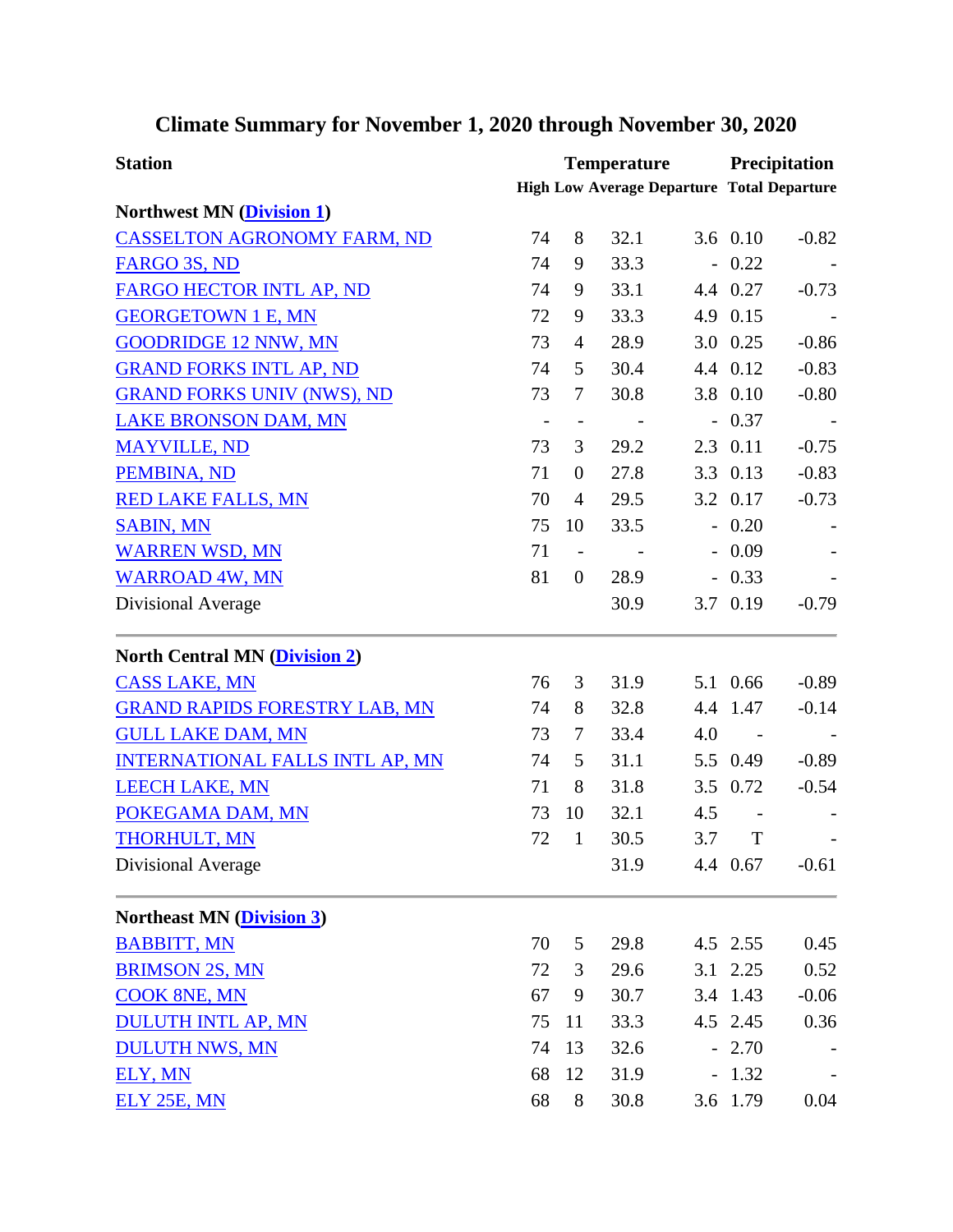| <b>EMBARRASS, MN</b>                    | 69                       | 6          | 30.5 |     | 7.2 1.33   | $-0.27$ |
|-----------------------------------------|--------------------------|------------|------|-----|------------|---------|
| FLOODWOOD 3 NE, MN                      | 74                       | 3          | 33.0 |     | 5.9 1.77   | 0.30    |
| <b>GUNFLINT LAKE 10 NW, MN</b>          | 65                       | 8          | 31.0 |     | 5.2 2.07   | 0.22    |
| HIBBING CHISHOLM HIBBING AP, MN         | 71                       | 3          | 29.8 | 3.9 | $\sim$ $-$ |         |
| ORR 3E, MN                              | 69                       | 10         | 29.8 |     | 3.9 0.82   | $-0.94$ |
| <b>TOWER 2S, MN</b>                     | 70                       | $\tau$     | 30.1 |     | 4.2 1.91   | 0.48    |
| <b>TWO HARBORS, MN</b>                  | 66                       | 16         | 34.3 |     | 1.3 1.38   | $-0.82$ |
| TWO HARBORS 7NW, MN                     | 73                       | 6          | 31.8 |     | 3.9 1.89   | $-0.36$ |
| <b>WOLF RIDGE ELC, MN</b>               | 71                       | 11         | 32.8 |     | 4.3 1.59   | $-1.20$ |
| Divisional Average                      |                          |            | 31.4 |     | 4.2 1.82   | $-0.10$ |
| <b>West Central MN (Division 4)</b>     |                          |            |      |     |            |         |
| ALEXANDRIA CHANDLER FIELD, MN           | 76                       | 9          | 34.6 |     | 5.2 1.12   | 0.08    |
| <b>ARTICHOKE LAKE 1 E, MN</b>           | 80                       | 11         | 37.3 |     | 6.6 1.47   | 0.33    |
| <b>BENSON, MN</b>                       | 79                       | 2          | 35.3 |     | 5.2 1.62   | 0.39    |
| <b>BIG STONE CITY 2 NW, SD</b>          | $\overline{a}$           | $\sim$ $-$ |      |     | $-1.90$    | 0.95    |
| <b>BRECKENRIDGE 3E, MN</b>              | 74                       | 11         | 34.0 |     | $-0.41$    | $\sim$  |
| <b>BROWNS VALLEY, MN</b>                | 79                       | 10         | 36.0 |     | 5.5 0.77   | $-0.34$ |
| <b>CANBY, MN</b>                        | 79                       | 15         | 39.0 |     | 7.0 1.25   | $-0.32$ |
| DAWSON, MN                              | $\qquad \qquad -$        | $\sim$ $-$ |      |     | $-0.92$    | $-0.15$ |
| <b>GLENWOOD 1N, MN</b>                  | 74                       | 13         | 34.9 |     |            |         |
| <b>GRANITE FALLS, MN</b>                | 84                       | 6          | 37.8 |     | 6.6 1.19   | $-0.22$ |
| LIDGERWOOD, ND                          | 73                       | 14         | 34.8 |     | 4.8 0.29   | $-0.67$ |
| <b>MADISON WWTP, MN</b>                 | 81                       | 8          | 37.0 |     | 5.5 1.90   | 0.62    |
| MC LEOD 3 E, ND                         | $\overline{\phantom{a}}$ |            |      |     | $-0.10$    | $-0.75$ |
| <b>MILAN 1NW, MN</b>                    | 82                       | 8          | 38.8 |     | 6.5 1.10   | $-0.03$ |
| <b>MONTEVIDEO 1SW, MN</b>               | $\overline{\phantom{a}}$ |            |      |     | $-6.15$    | 4.46    |
| <b>NEW YORK MILLS, MN</b>               | 72                       | 7          | 31.2 | 3.0 |            |         |
| <b>SISSETON, SD</b>                     | 78                       | 12         | 37.3 |     | 6.1 0.47   | $-0.64$ |
| <b>SUMMIT 1 W, SD</b>                   | 76                       | 9          | 36.7 |     | 7.5 0.77   | $-0.20$ |
| <b>VICTOR 4 N, SD</b>                   | 78                       | 12         | 34.2 |     | 4.6 0.46   | $-0.60$ |
| <b>WHEATON, MN</b>                      | 81                       | 14         | 38.6 |     | 9.1 0.69   | $-0.44$ |
| <b>WILMOT, SD</b>                       | 79                       | 12         | 35.8 |     | 5.1 0.72   | $-0.33$ |
| Divisional Average                      |                          |            | 36.1 |     | 5.9 1.23   | 0.12    |
| <b>Central MN</b> ( <i>Division 5</i> ) |                          |            |      |     |            |         |
| <b>BROWNTON WWTP, MN</b>                | 78                       | 2          | 36.4 |     | 5.2 1.28   | $-0.32$ |
| <b>COLLEGEVILLE ST. JOHN'S, MN</b>      | 76                       | 12         | 37.6 |     | 5.3 1.32   | $-0.34$ |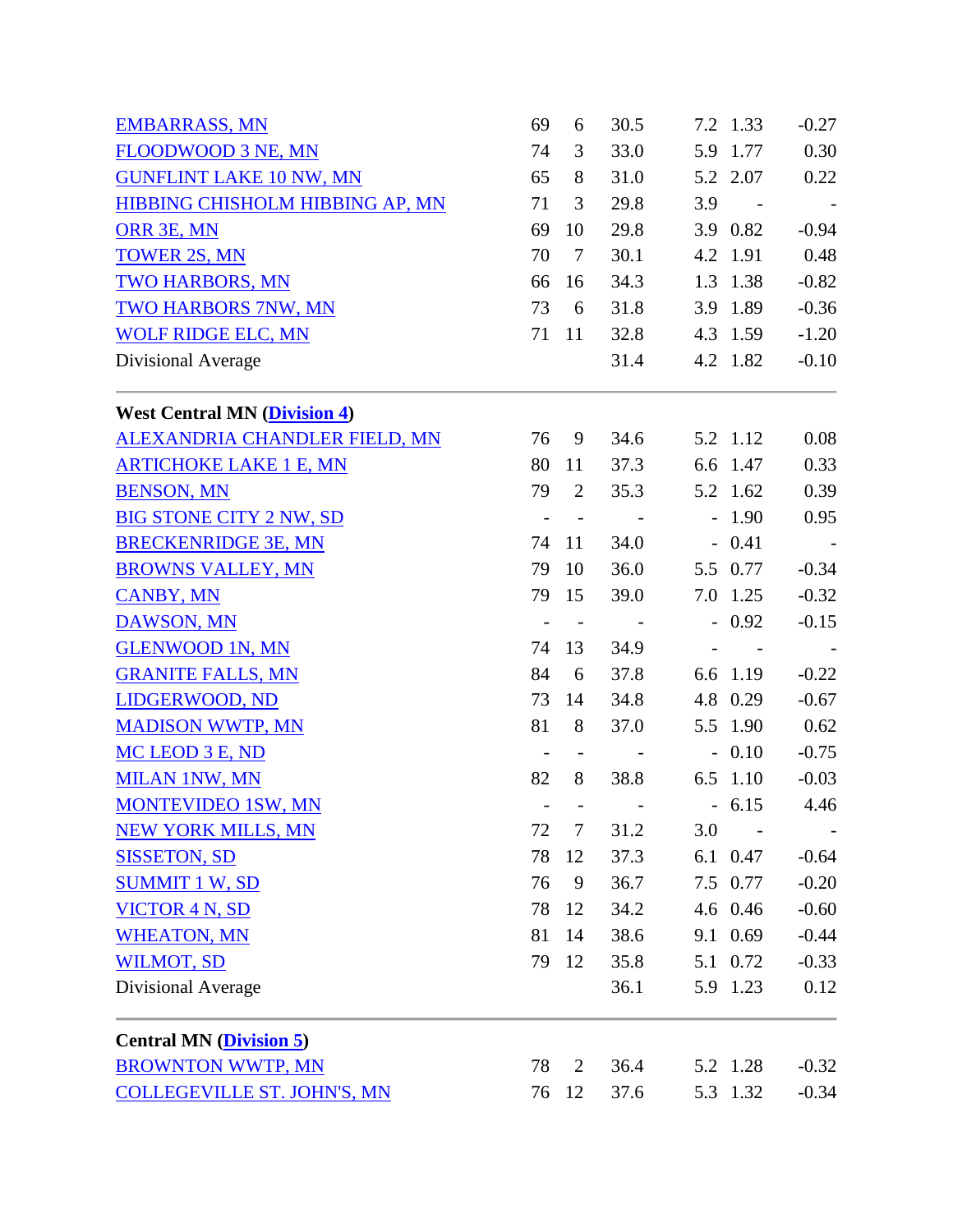| <b>DELANO, MN</b>                                        | $\overline{\phantom{a}}$ |                |      |     | $-0.00$        | $-1.43$ |
|----------------------------------------------------------|--------------------------|----------------|------|-----|----------------|---------|
| <b>ELK RIVER, MN</b>                                     | 73                       | 9              | 34.5 | 2.1 |                |         |
| <b>GAYLORD, MN</b>                                       | 77                       | 8              | 37.8 | 6.2 |                |         |
| <b>KIMBALL 3N, MN</b>                                    | 77                       | 10             | 36.0 | 5.0 |                |         |
| LITCHFIELD, MN                                           | 77                       | 9              | 34.5 | 4.1 | $\blacksquare$ |         |
| <b>LONG PRAIRIE, MN</b>                                  | 76                       | $\overline{2}$ | 32.8 |     | 4.1 1.73       | 0.14    |
| <b>MELROSE, MN</b>                                       | 75                       | $\overline{4}$ | 34.9 |     | 6.2 1.32       | 0.02    |
| RICE, MN                                                 | 76                       | $\overline{2}$ | 34.2 |     | 4.0 1.57       | 0.11    |
| <b>SEBEKA, MN</b>                                        | 70                       | 6              | 33.0 |     |                |         |
| ST. CLOUD REGIONAL AIRPORT, MN                           | 76                       | $\overline{4}$ | 36.0 |     | 5.6 2.27       | 0.89    |
| <b>WILLMAR 5N, MN</b>                                    | 77                       | 6              | 35.0 |     | $-1.34$        |         |
| Divisional Average                                       |                          |                | 35.2 |     | 4.8 1.35       | $-0.13$ |
| <b>East Central MN (Division 6)</b>                      |                          |                |      |     |                |         |
| <b>AITKIN 2E, MN</b>                                     | 75                       | $\tau$         | 34.7 |     | 5.4 1.32       | $-0.26$ |
| <b>AMERY, WI</b>                                         | 72                       | 13             | 36.5 |     | 4.8 1.13       | $-0.72$ |
| <b>BRAINERD, MN</b>                                      | 75                       | 5              | 33.2 | 4.5 |                |         |
| <b>BRULE RANGER STATION, WI</b>                          | 76                       | 12             | 35.6 |     | 5.6 1.81       | $-0.39$ |
| <b>BRUNO 7ENE, MN</b>                                    | 75                       | 9              | 34.3 |     | 5.6 2.06       | $-0.06$ |
| <b>CHANHASSEN WSFO, MN</b>                               | 76                       | 8              | 36.8 |     | 4.2 1.10       | $-0.87$ |
| <b>LOWER ST. ANTHONY FALLS, MN</b>                       | 73                       | 15             | 37.9 | 3.7 |                |         |
| LUCK, WI                                                 | 73                       | 12             | 37.9 |     | 6.1 1.47       | $-0.46$ |
| <b>MILACA, MN</b>                                        | 74                       | 5              | 36.1 |     | 6.6 2.03       | 0.55    |
| MINNEAPOLIS CRYSTAL AIRPORT, MN                          | 76                       | 9              | 38.1 |     | 4.9 0.36       | $-1.36$ |
| MINNEAPOLIS FLYING CLOUD AIRPORT, MN                     | 76                       | 9              | 38.1 |     | 4.2 0.67       | $-1.07$ |
| MINNEAPOLIS-ST. PAUL INTERNATIONAL<br><b>AIRPORT, MN</b> | 75                       | 13             | 38.6 |     | 4.9 1.29       | $-0.48$ |
| <b>NEW HOPE, MN</b>                                      | 75                       | 12             | 37.9 | 4.9 |                |         |
| PINE RIVER DAM, MN                                       | 74                       | 11             | 34.4 |     | 5.6 1.46       | $-0.09$ |
| <b>SANDSTONE 6 W, MN</b>                                 | 76                       | 8              | 34.8 |     | 4.8 2.22       | 0.46    |
| <b>ST. CROIX FALLS, WI</b>                               | 74                       | 13             | 37.2 | 4.3 |                |         |
| ST. PAUL DOWNTOWN AIRPORT, MN                            | 76                       | 13             | 38.7 | 3.9 |                |         |
| <b>STILLWATER 2SW, MN</b>                                | $\overline{\phantom{0}}$ |                |      |     | $-0.88$        | $-1.02$ |
| <b>SUPERIOR, WI</b>                                      | 79                       | 16             | 37.1 |     | 4.9 1.28       | $-0.71$ |
| UNIVERSITY OF MN ST. PAUL, MN                            | 75                       | 9              | 37.1 |     | 2.7 1.25       | $-0.54$ |
| <b>VADNAIS LAKE, MN</b>                                  | 76                       | 15             | 40.7 |     | 6.0 0.95       | $-0.87$ |
| <b>WRIGHT 3 E, MN</b>                                    | 70                       | $\tau$         | 31.6 |     | 2.6 1.97       | 0.51    |
| Divisional Average                                       |                          |                | 36.5 |     | 4.8 1.37       | $-0.43$ |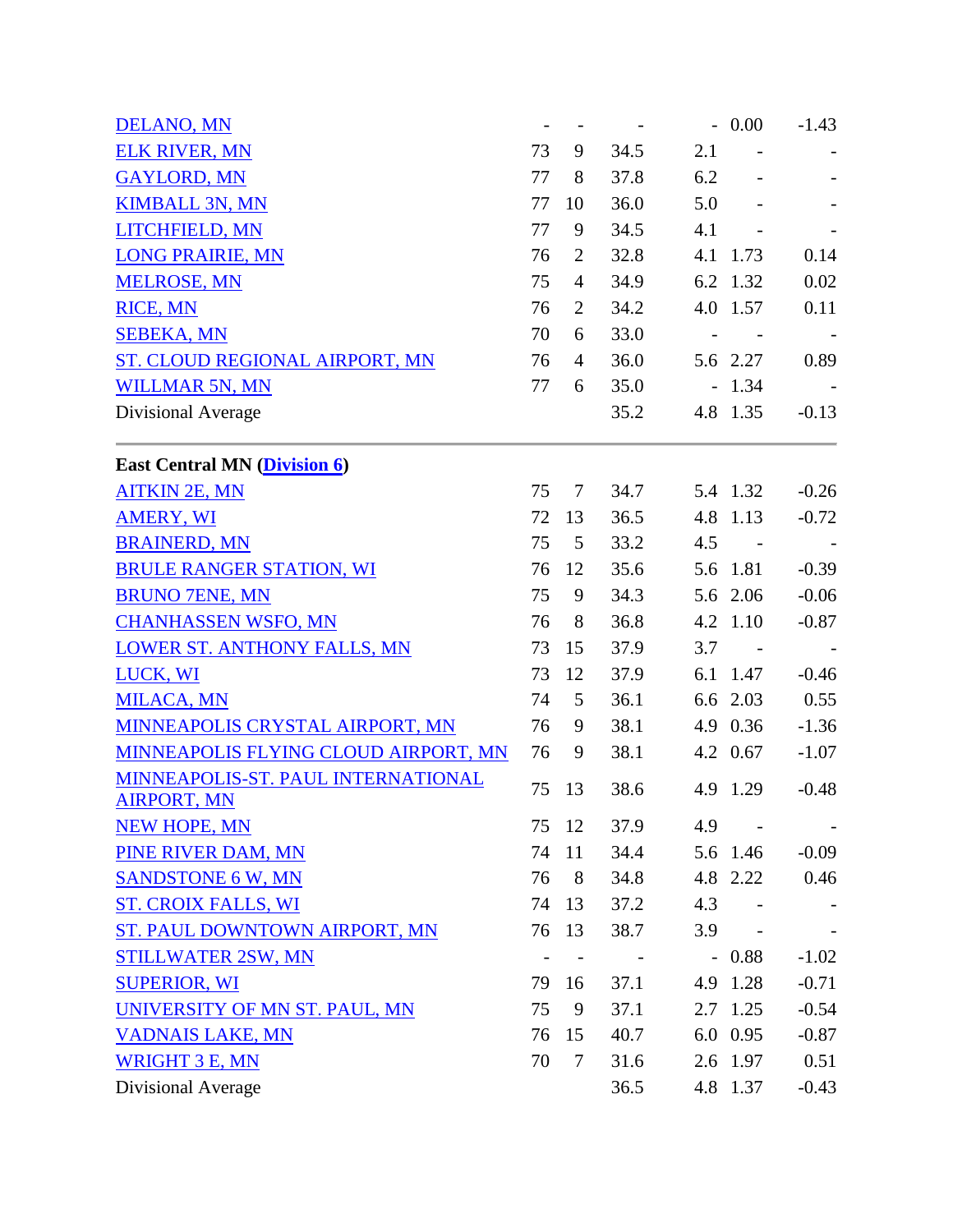| <b>Southwest MN (Division 7)</b>                                      |                          |                          |                          |     |                          |         |
|-----------------------------------------------------------------------|--------------------------|--------------------------|--------------------------|-----|--------------------------|---------|
| <b>ESTHERVILLE 4E, IA</b>                                             | 78                       | $\overline{4}$           | 36.5                     |     | 3.4 1.09                 | $-0.52$ |
| ESTHERVILLE MUNICIPAL AP, IA                                          | 77                       | 2                        | 36.5                     | 3.8 | $\sim$                   |         |
| <b>FLANDREAU, SD</b>                                                  | 78                       | 5                        | 34.8                     |     | 3.8 1.53                 | 0.42    |
| <b>LAKE PARK, IA</b>                                                  | 79                       | 12                       | 38.3                     |     | 3.8 0.58                 | $-1.04$ |
| <b>LAKE WILSON, MN</b>                                                | 79                       | 10                       | 36.8                     |     | 5.0 1.50                 | $-0.33$ |
| <b>LAKEFIELD 2NE, MN</b>                                              | 76                       | 11                       | 36.1                     |     | 4.4 0.05                 | $-1.22$ |
| <b>LAMBERTON SOUTHWEST RESEARCH AND</b><br><b>OUTREACH CENTER, MN</b> | 80                       | $\overline{7}$           | 37.5                     | 5.7 | $\overline{\phantom{a}}$ |         |
| <b>MARSHALL, MN</b>                                                   | 80                       | 6                        | 37.9                     | 5.9 | $\overline{\phantom{a}}$ |         |
| <b>MINNEOTA, MN</b>                                                   | $\sim$                   | $\overline{\phantom{a}}$ |                          |     | $-1.14$                  | $-0.27$ |
| PIPESTONE, MN                                                         | 79                       | $\tau$                   | 36.8                     |     | 5.7 1.12                 | $-0.33$ |
| REDWOOD FALLS MUNICIPAL AIRPORT, MN                                   | 81                       | 7                        | 38.2                     |     | 6.0 1.09                 | $-0.34$ |
| <b>RINGSTED, IA</b>                                                   | $\overline{\phantom{a}}$ |                          |                          |     | $-1.86$                  |         |
| <b>SIBLEY, IA</b>                                                     | 75                       | 6                        | 36.6                     | 4.3 | $\sim$ $-$               |         |
| <b>SIOUX FALLS 14 NNE, SD</b>                                         | $\overline{\phantom{a}}$ | $\overline{\phantom{a}}$ |                          |     | $-1.31$                  | $-0.31$ |
| <b>SIOUX FALLS FOSS FIELD, SD</b>                                     | 82                       | 11                       | 39.4                     |     | 6.8 1.24                 | $-0.12$ |
| <b>SIOUX FALLS WFO AP, SD</b>                                         | 80                       | 14                       | 39.1                     |     | $-1.26$                  |         |
| <b>SPIRIT LAKE, IA</b>                                                | 78                       | 14                       | 39.1                     |     | 5.5 1.43                 | $-0.17$ |
| <b>TRACY, MN</b>                                                      | $\overline{\phantom{a}}$ |                          | $\sim$ $-$               |     | $-1.01$                  | $-0.49$ |
| <b>WINDOM, MN</b>                                                     | 81                       | 8                        | 39.7                     | 6.1 | $\sim$ $-$               |         |
| Divisional Average                                                    |                          |                          | 37.6                     |     | 5.0 1.16                 | $-0.39$ |
| <b>South Central MN (Division 8)</b>                                  |                          |                          |                          |     |                          |         |
| <b>ALBERT LEA 3SE, MN</b>                                             | 76                       | 12                       | 38.9                     |     | 5.7 1.82                 | 0.07    |
| <b>ALGONA, IA</b>                                                     | 76                       | 15                       | 38.8                     |     | 5.4 1.75                 | 0.16    |
| <b>BLUE EARTH 1S, MN</b>                                              | Ξ.                       |                          | <b>Contract Contract</b> |     | $-1.41$                  |         |
| <b>BRICELYN, MN</b>                                                   |                          |                          |                          |     | $-1.72$                  | 0.07    |
| <b>FARIBAULT, MN</b>                                                  |                          |                          |                          |     | $-0.83$                  | $-1.03$ |
| <b>FOREST CITY 2 NNE, IA</b>                                          |                          |                          |                          |     | $-1.57$                  | $-0.12$ |
| <b>LAKE MILLS, IA</b>                                                 |                          |                          |                          |     | $-1.53$                  | $-0.47$ |
| <b>NEW ULM 3SE, MN</b>                                                | 82                       | 11                       | 39.8                     |     | $-0.88$                  |         |
| <b>NORTHWOOD, IA</b>                                                  | 75                       | 12                       | 36.7                     |     | 4.2 2.32                 | 0.37    |
| <b>OSAGE, IA</b>                                                      | 75                       | 13                       | 38.4                     | 4.8 |                          |         |
| <b>OWATONNA, MN</b>                                                   | 76                       | 12                       | 38.4                     | 5.7 |                          |         |
| <b>SHERBURN 3WSW, MN</b>                                              | 79                       | 5                        | 38.1                     |     | $-0.88$                  |         |
| <b>ST ANSGAR, IA</b>                                                  |                          |                          |                          |     | $-2.56$                  | 0.57    |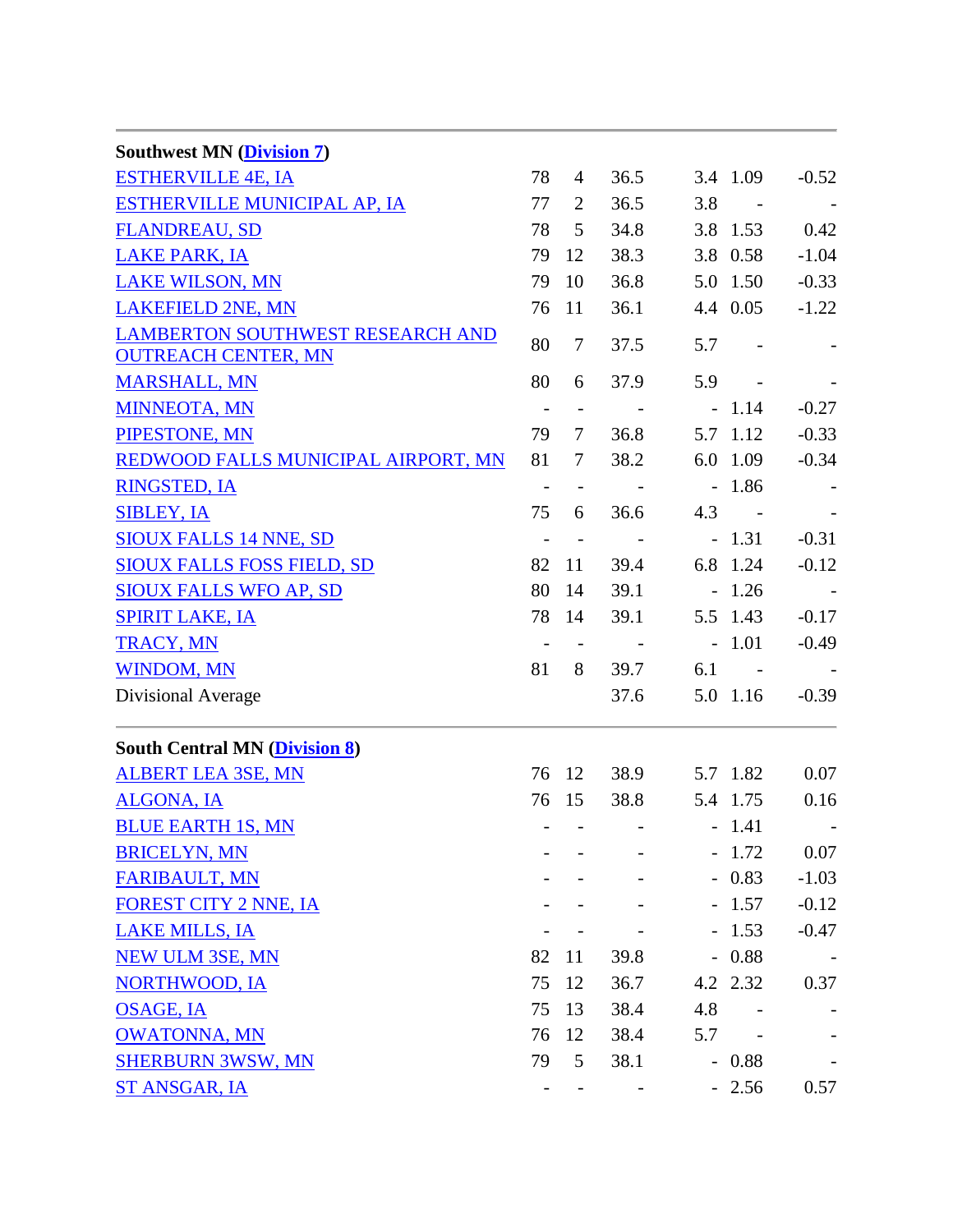| <b>ST. JAMES WWTP, MN</b>                            | 80                | 8                        | 38.9       |     | 6.3 0.61                 | $-1.01$ |
|------------------------------------------------------|-------------------|--------------------------|------------|-----|--------------------------|---------|
| <b>WASECA SOUTHERN RESEARCH AND</b>                  | 75                |                          | 37.3       |     | 4.6 0.86                 |         |
| <b>OUTREACH CENTER, MN</b>                           |                   | 6                        |            |     |                          | $-1.30$ |
| <b>WELLS, MN</b>                                     | 75                | 9                        | 38.2       |     | 4.7 1.46                 | $-0.05$ |
| <b>WINNEBAGO, MN</b>                                 | 78                | 9                        | 38.7       |     | 5.3 0.91                 | $-0.86$ |
| Divisional Average                                   |                   |                          | 38.4       |     | 5.2 1.41                 | $-0.30$ |
| <b>Southeast MN (Division 9)</b>                     |                   |                          |            |     |                          |         |
| <b>ALMA DAM 4, WI</b>                                |                   | 74 19                    | 40.1       |     | 4.2 2.23                 | 0.05    |
| <b>ALTURA 5W, MN</b>                                 |                   |                          |            |     | $-2.49$                  | 0.33    |
| <b>AUSTIN WASTE WATER TREATMENT</b>                  | 79                | 13                       |            |     | 5.7 2.29                 |         |
| <b>FACILITY, MN</b>                                  |                   |                          | 38.1       |     |                          | 0.38    |
| <b>BALDWIN, WI</b>                                   | 73                | 10                       | 35.8       |     | $-1.34$                  | $-0.47$ |
| <b>CALEDONIA, MN</b>                                 | 73                | 18                       | 39.5       |     | 6.1 2.48                 | 0.14    |
| <b>DECORAH, IA</b>                                   | 76                | 18                       | 43.2       |     | 7.0 1.60                 | $-0.51$ |
| <b>DURAND, WI</b>                                    | 76                | 18                       | 40.0       | 6.3 | $\overline{\phantom{a}}$ |         |
| <b>ELLSWORTH 1E, WI</b>                              | 75                | $-4$                     | 34.9       | 1.6 |                          |         |
| ELMA, IA                                             | $\frac{1}{2}$     | $\overline{\phantom{a}}$ | $\sim$ $-$ |     | $-2.44$                  |         |
| <b>GENOA DAM 8, WI</b>                               | 72                | 20                       | 41.2       |     | 4.3 1.98                 | $-0.20$ |
| <b>GRAND MEADOW, MN</b>                              | 74                | 13                       | 37.8       |     | 5.9 1.95                 | $-0.04$ |
| <b>HASTINGS DAM 2, MN</b>                            | 78                | 15                       | 40.1       |     | 6.5 0.83                 | $-1.06$ |
| <b>HILLSBORO 2SW, WI</b>                             | 72                | 15                       | 38.1       |     | $-2.64$                  |         |
| <b>HOKAH 4NW, MN</b>                                 |                   | $\sim$ $-$               |            |     | $-2.62$                  |         |
| <b>LA CRESCENT DAM 7, MN</b>                         | 69                | 24                       | 40.9       |     | $-2.02$                  | $-0.38$ |
| LA CROSSE 4NNW, WI                                   | $\qquad \qquad -$ | $\sim$ $-$               |            |     | $-2.56$                  | 0.41    |
| LA CROSSE MUNICIPAL AP, WI                           | 75                | 19                       | 41.8       |     | 5.8 2.40                 | 0.39    |
| <b>LA CROSSE WFO, WI</b>                             | 71                | 18                       | 39.7       |     | 5.9 2.78                 | 0.52    |
| <b>LAKE CITY, MN</b>                                 |                   |                          |            |     | $-2.01$                  | 0.35    |
| <b>MABEL, MN</b>                                     | 72                | 15                       | 37.5       |     | $-2.38$                  |         |
| MINNESOTA CITY DAM 5, MN                             | 72                | 16                       | 38.6       |     | $-1.91$                  | $-0.34$ |
| <b>ONTARIO 3E, WI</b>                                | $\qquad \qquad -$ |                          | $\sim 100$ |     | $-2.44$                  | 0.30    |
| PRESTON, MN                                          | 74                | 15                       | 38.2       | 4.3 | $\overline{\phantom{a}}$ |         |
| <b>RED WING DAM 3, MN</b>                            | 76                | 15                       | 38.9       | 4.9 |                          |         |
| <b>RIVER FALLS, WI</b>                               | 75                | 11                       | 36.9       | 5.0 |                          |         |
| <b>ROBERTS WWTP, WI</b>                              |                   |                          |            |     | $-1.05$                  | $-0.76$ |
| ROCHESTER AP 2NE, MN                                 |                   |                          |            |     | $-2.57$                  | 0.52    |
| ROCHESTER INTERNATIONAL AIRPORT, MN                  | 74                | 13                       | 37.9       |     | 4.0 2.52                 | 0.61    |
| ROSEMOUNT RESEARCH AND OUTREACH<br><b>CENTER, MN</b> | 75                | $\mathbf{1}$             | 37.0       | 4.8 |                          |         |